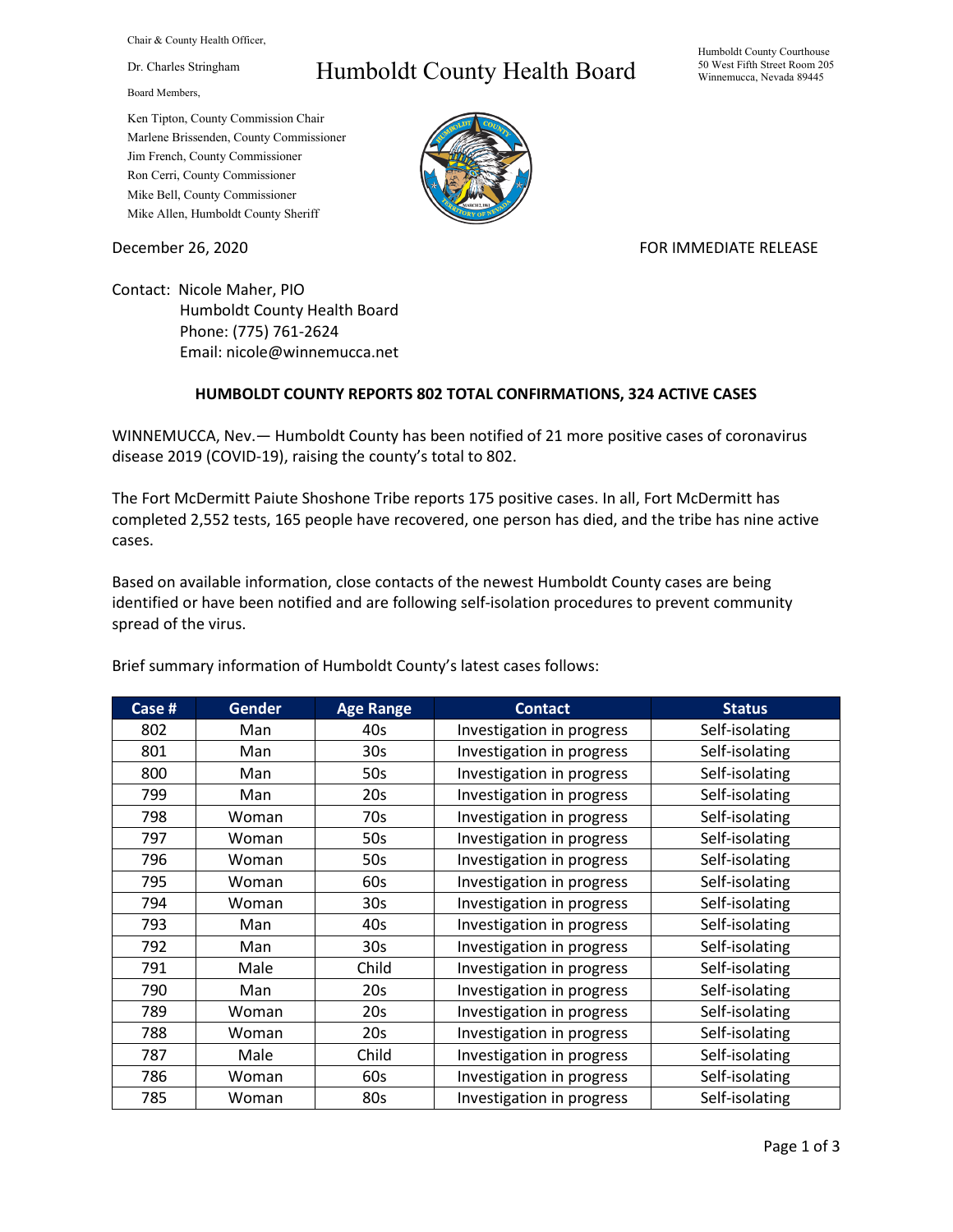| Case # | <b>Gender</b> | <b>Age Range</b> | <b>Contact</b>            | <b>Status</b>  |
|--------|---------------|------------------|---------------------------|----------------|
| 784    | Woman         | 80s              | Investigation in progress | Self-isolating |
| 783    | Man           | 60s              | Investigation in progress | Self-isolating |
| 782    | Man           | 40s              | Investigation in progress | Self-isolating |

Of the previous 781 cases, 467 have recovered, 297 are self-isolating, six are hospitalized locally, and 11 have died; Humboldt County has 324 active cases.

The state as a whole continues to report a steady stream of deaths and hospitalizations due to COVID-19. As of today, 1,885 total patients are hospitalized, along with record use of ICU rooms and ventilators.

While the Nevada Hospital Association reports that peaks associated with Thanksgiving and Family Day are now subsiding, officials are bracing for the impact of Christmas and New Year's celebrations—peaks that could overwhelm the state's hospitals.

With the most recent surge, more than half of the state's hospital beds were occupied with COVID patients; a greater surge could see that percentage rise dramatically.

Humboldt County Health Officer Charles Stringham, MD, said local residents must remain diligent in wearing masks, distancing socially and supporting stay at home initiatives during the coming weeks so hospital facilities do not get overwhelmed

"We will see our numbers rise again, which means the possibility of being infected will rise in our community, along with the possibility of needing medical care," he said.

"The most intelligent thing we can do is keep our hospitals resilient by doing the right things, not just for COVID patients, but for non-COVID patients who may need emergency care."

To prevent the spread of COVID-19 in Humboldt County:

- Stay home to limit exposure, and wear a facial covering if going out in public is necessary.
- Maintain 6 feet of distance from other people at all times.
- Wash hands often with soap and water for at least 20 seconds. If soap and water are not available, use an alcohol-based hand sanitizer.
- Avoid visiting sick people or those who are self-isolating.
- Avoid touching eyes, nose, and mouth.
- Cover coughs and sneezes with a tissue, and throw the tissue in the trash.
- Clean and disinfect frequently touched objects and surfaces.
- Self-isolate if they have had a known exposure, or if they are awaiting COVID-19 test results.
- Stay informed. The COVID-19 situation is changing frequently. Up-to-date information is available on the Centers for Disease Control and Prevention (CDC) [website.](http://www.cdc.gov/coronavirus/2019-ncov/index.html)

COVID-19 testing locations in Humboldt County include:

• **Humboldt General Hospital Screening Clinic** - Offers drive-thru screening for asymptomatic persons from 8 a.m. to 5 p.m. Monday through Friday (closed from noon to 1 p.m. for lunch), and by-